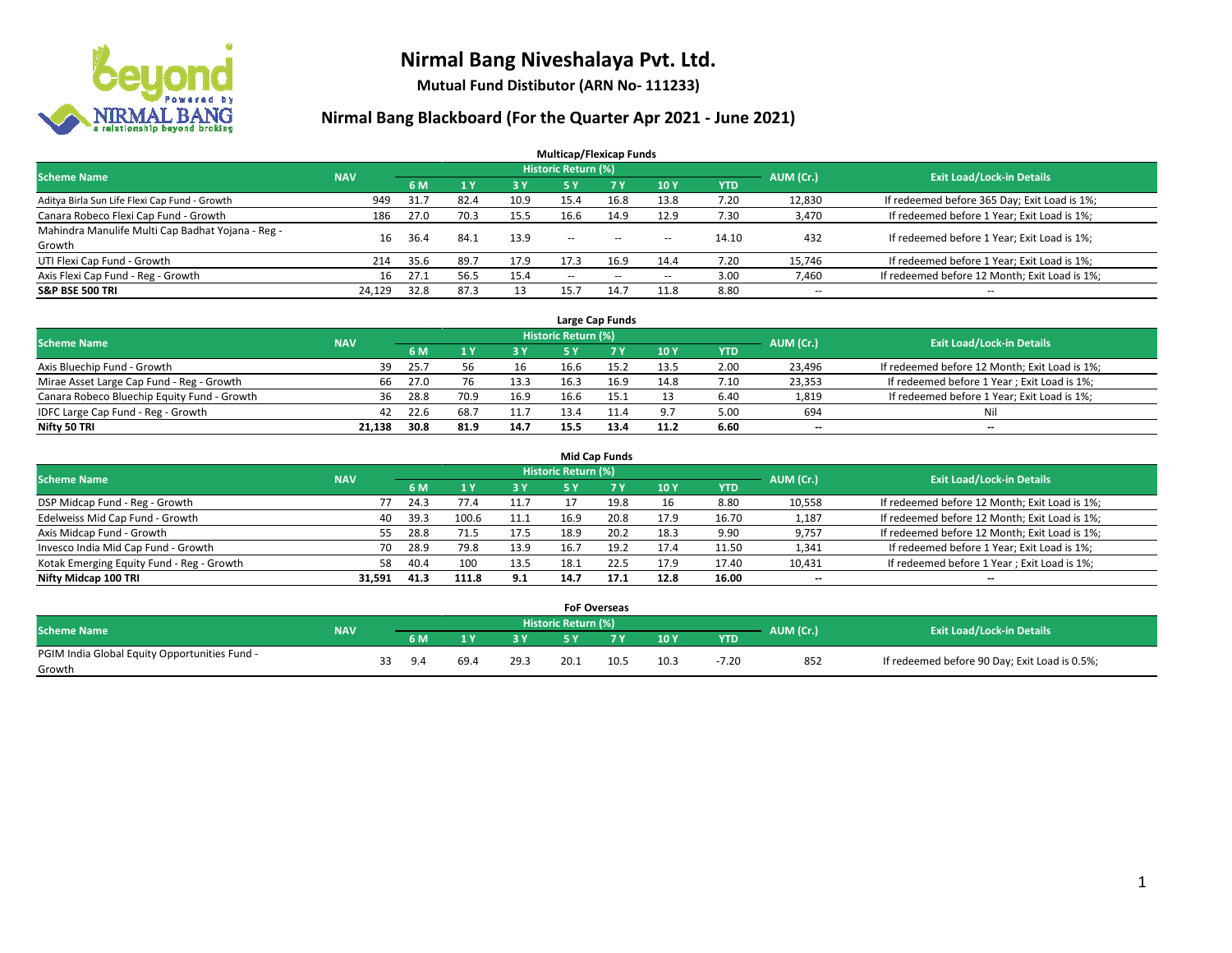

**Mutual Fund Distibutor (ARN No- 111233)**

| Large & Midcap                                   |            |      |      |      |                            |      |      |            |           |                                              |  |  |  |  |
|--------------------------------------------------|------------|------|------|------|----------------------------|------|------|------------|-----------|----------------------------------------------|--|--|--|--|
| <b>Scheme Name</b>                               | <b>NAV</b> |      |      |      | <b>Historic Return (%)</b> |      |      |            | AUM (Cr.) | <b>Exit Load/Lock-in Details</b>             |  |  |  |  |
|                                                  |            | 6 M  |      | 3 Y  | 5 Y                        | 7 Y  | 10Y  | <b>YTD</b> |           |                                              |  |  |  |  |
| Mirae Asset Emerging Bluechip Fund - Growth      | 79         | 35.5 | 93   | 18   | 21.6                       | 24.4 | 22   | 12.40      | 15,785    | If redeemed before 1 Year; Exit Load is 1%;  |  |  |  |  |
| Canara Robeco Emerging Equities - Growth         | 131        | 29.7 | 79.7 | 12.5 | د.18                       | 22.7 | 19.4 | 8.40       | 7,906     | If redeemed before 1 Year; Exit Load is 1%;  |  |  |  |  |
| Principal Emerging Bluechip Fund - Growth        | 145        | 32.5 | 83.4 | 11.1 | 17.4                       | 20.1 | 17.4 | 9.80       | 2,530     | If redeemed before 365 Day; Exit Load is 1%; |  |  |  |  |
| Invesco India Growth Opportunities Fund - Growth | 44         | 24.8 | 67.9 | 11.1 | 15.1                       | 15.3 | 12.8 | 7.10       | 3,660     | If redeemed before 1 Year; Exit Load is 1%;  |  |  |  |  |
| Kotak Equity Opportunities Fund - Reg - Growth   | 165        | 31.0 | 78.7 | 13.7 | 16.2                       | 16.9 | 13.6 | 11.00      | 5,177     | If redeemed before 1 Year; Exit Load is 1%;  |  |  |  |  |
| Tata Large & Mid Cap Fund - Reg - Growth         | 283        | 32.9 | 81.5 | 14.1 | 14.5                       | 15.6 | 13.5 | 11.60      | 2,105     | If redeemed before 365 Day; Exit Load is 1%; |  |  |  |  |
| NIFTY Large Midcap 250 TRI                       | 9,995      | 35.4 | 94   | 12.8 | 16.7                       | 17   | 13.5 | 11.50      | --        | --                                           |  |  |  |  |

| <b>Focused Funds</b>                                |            |      |      |            |                     |      |        |            |           |                                               |  |  |  |
|-----------------------------------------------------|------------|------|------|------------|---------------------|------|--------|------------|-----------|-----------------------------------------------|--|--|--|
| <b>Scheme Name</b>                                  | <b>NAV</b> |      |      |            | Historic Return (%) |      |        |            | AUM (Cr.) | <b>Exit Load/Lock-in Details</b>              |  |  |  |
|                                                     |            | 6 M  |      | <b>3 Y</b> | 5 Y                 |      | 10Y    | <b>YTD</b> |           |                                               |  |  |  |
| Axis Focused 25 Fund - Growth                       | 38         | 27.8 | 68   | 13.8       | 17.6                |      | $\sim$ | 1.90       | 14,699    | If redeemed before 12 Month; Exit Load is 1%; |  |  |  |
| ICICI Prudential Focused Equity Fund - Ret - Growth | 40         | 32.3 | 82.5 | 12.6       | 13.3                | 12.5 | 10.7   | 10.80      | 1,087     | If redeemed before 1 Year; Exit Load is 1%;   |  |  |  |
| SBI Focused Equity Fund - Growth                    | 188        | 30.1 | 60.5 | 12.5       | 15.9                | 18   | 16.8   | 7.10       | 13,801    | If redeemed before 1 Year; Exit Load is 1%;   |  |  |  |
| <b>S&amp;P BSE 500 TRI</b>                          | 24.129     | 32.8 | 87.3 | 13         | 15.7                | 14.7 | 11.8   | 8.80       | $- -$     | $\overline{\phantom{a}}$                      |  |  |  |

| <b>Small Cap Funds</b>             |            |      |       |                     |      |      |                   |       |           |                                               |  |  |  |  |
|------------------------------------|------------|------|-------|---------------------|------|------|-------------------|-------|-----------|-----------------------------------------------|--|--|--|--|
| <b>Scheme Name</b>                 | <b>NAV</b> |      |       | Historic Return (%) |      |      |                   |       | AUM (Cr.) | <b>Exit Load/Lock-in Details</b>              |  |  |  |  |
|                                    |            | 6 M  |       | 73 Y.               |      |      | 10Y               | YTD   |           |                                               |  |  |  |  |
| Axis Small Cap Fund - Reg - Growth | 44         | 32.7 | 85.3  | 16.8                | 18.4 | 21.7 | $\hspace{0.05cm}$ | 12.60 | 4,165     | If redeemed before 12 Month; Exit Load is 1%; |  |  |  |  |
| DSP Small Cap Fund - Reg - Growth  | 80         | 31.7 | 106.5 |                     | 14.4 |      | 18.2              | 13.00 | 6,347     | If redeemed before 12 Month; Exit Load is 1%; |  |  |  |  |
| SBI Small Cap Fund - Growth        | 81         | 37.3 | 99.9  | 12.7                | 20.7 | 26.9 | 21.1              | 13.00 | 7,311     | If redeemed before 1 Year; Exit Load is 1%;   |  |  |  |  |
| Nifty Smallcap 100 TRI             | 10.305     | 41.9 | 135.7 | 2.6                 | 11.8 | 13.3 | 9.8               | 17.20 | $- -$     | $\overline{\phantom{a}}$                      |  |  |  |  |

| ELSS Schemes (Tax Saving u/s 80-C)           |            |      |                |                            |           |            |            |            |           |                                  |  |  |  |
|----------------------------------------------|------------|------|----------------|----------------------------|-----------|------------|------------|------------|-----------|----------------------------------|--|--|--|
| <b>Scheme Name</b>                           | <b>NAV</b> |      |                | <b>Historic Return (%)</b> |           |            |            |            | AUM (Cr.) | <b>Exit Load/Lock-in Details</b> |  |  |  |
|                                              |            | 6 M  | 1 <sup>1</sup> | 3 Y                        | <b>5Y</b> | <b>7 Y</b> | <b>10Y</b> | <b>YTD</b> |           |                                  |  |  |  |
| Aditya Birla Sun Life Tax Relief 96 - Growth | 39         | 21.5 | 60.2           | 7.9                        | 13.1      | 16         | 13.2       | 4.40       | 13,428    | Nil                              |  |  |  |
| Axis Long Term Equity Fund - Growth          | 61         | 30.2 | 65             | 14.3                       | 16        | 18.2       | 17.3       | 3.40       | 27,216    | Nil                              |  |  |  |
| Canara Robeco Equity Tax Saver Fund - Growth | 95         | 30.7 | 81.2           | 17.8                       | 17.3      | 16.4       | 13.9       | 9.60       | 1,725     | Nil                              |  |  |  |
| Invesco India Tax Plan - Growth              | 68         | 27.4 | 73.3           | 12.6                       | 15.2      | 16.8       | 14.6       | 6.90       | 1,461     | Nil                              |  |  |  |
| Mirae Asset Tax Saver Fund - Reg - Growth    | 26         | 34.2 | 93.4           | 17.5                       | 21.5      | $\sim$     | $\!-$      | 11.10      | 6,351     | Nil                              |  |  |  |
| S&P BSE 200 TRI                              | 7.754      | 32.2 | 85.1           | 13.9                       | 15.8      | 14.6       | 11.9       | 8.20       | $- -$     | $\overline{\phantom{a}}$         |  |  |  |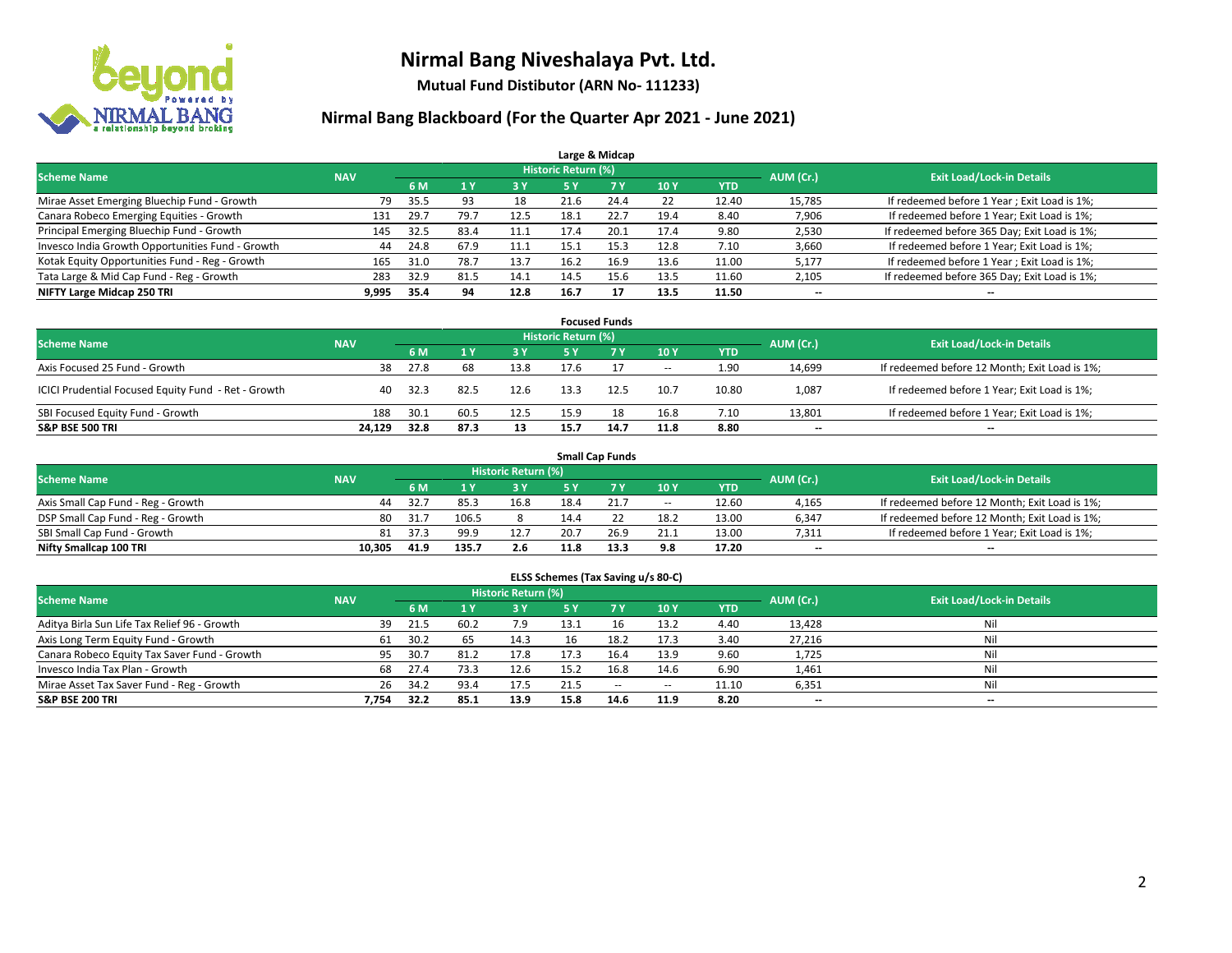

**Mutual Fund Distibutor (ARN No- 111233)**

| <b>Solution Oriented</b>                                  |            |      |                |                            |      |           |                          |            |           |                                               |  |  |  |
|-----------------------------------------------------------|------------|------|----------------|----------------------------|------|-----------|--------------------------|------------|-----------|-----------------------------------------------|--|--|--|
| <b>Scheme Name</b>                                        | <b>NAV</b> |      |                | <b>Historic Return (%)</b> |      |           |                          |            | AUM (Cr.) | <b>Exit Load/Lock-in Details</b>              |  |  |  |
|                                                           |            | 6 M  | 1 <sup>1</sup> | 3 Y                        | 5 Y  | <b>7Y</b> | 10Y                      | <b>YTD</b> |           |                                               |  |  |  |
| <b>HDFC Childrens Gift Fund</b>                           | 155        | 22.6 | 61.8           | 10.9                       | 13.7 | 14.4      | 13.9                     | 6.10       | 4,234     | Nil                                           |  |  |  |
| Tata Retirement Savings Fund - Moderate Plan - Reg        | 38         | 16.9 | 52.1           | 9.1                        | 13.7 | 16.4      | $\sim$                   | 3.60       | 1,334     | If redeemed before 61 Month; Exit Load is 1%; |  |  |  |
| Tata Retirement Savings Fund - Progressive Plan -<br>Reg  | 37         | 19.2 | 60.7           | 9.6                        | 15.4 | 16.4      | $ -$                     | 4.30       | 977       | If redeemed before 61 Month; Exit Load is 1%; |  |  |  |
| Tata Retirement Savings Fund - Reg - Conservative<br>Plan | 23         | 6.4  | 18.4           | 7.2                        | 9.1  | 9.9       | $\overline{\phantom{a}}$ | 0.70       | 164       | If redeemed before 61 Month; Exit Load is 1%; |  |  |  |
| <b>S&amp;P BSE 200 TRI</b>                                | 7,754      | 32.2 | 85.1           | 13.9                       | 15.8 | 14.6      | 11.9                     | 8.20       | --        | $\hspace{0.05cm}$                             |  |  |  |

| <b>Index Fund</b>                                  |            |      |      |                     |      |             |      |            |           |                                               |  |  |  |  |
|----------------------------------------------------|------------|------|------|---------------------|------|-------------|------|------------|-----------|-----------------------------------------------|--|--|--|--|
| <b>Scheme Name</b>                                 | <b>NAV</b> |      |      | Historic Return (%) |      |             |      |            | AUM (Cr.) | <b>Exit Load/Lock-in Details</b>              |  |  |  |  |
|                                                    |            | 6 M  |      | 3 Y                 | 5 Y  | <b>77 Y</b> | 10Y  | <b>YTD</b> |           |                                               |  |  |  |  |
| HDFC Index Fund-NIFTY 50 Plan                      | 136        | 30.5 | 80.8 | 14                  | 14.8 | 12.9        | 10.4 | 6.50       | 2,577     | If redeemed before 3 Day; Exit Load is 0.25%; |  |  |  |  |
| ICICI Prudential Nifty Next 50 Index Fund - Growth | 31         | 27.0 | 66.9 | 5.8                 | 13.2 | 14.4        | 11.8 | 6.50       | 1,008     | Nil                                           |  |  |  |  |
| UTI Nifty Index Fund - Growth                      | 98         | 30.7 | 81.4 | 14.3                |      | 12.9        | 10.5 | 6.50       | 3,292     | Nil                                           |  |  |  |  |
| Nifty 50 TRI                                       | 21,138     | 30.8 | 81.9 | 14.7                | 15.5 | 13.4        | 11.2 | 6.60       | $- -$     | $\overline{\phantom{a}}$                      |  |  |  |  |

|                                       |            |                                  |      |      |      | <b>Contra/Value Fund</b> |      |      |       |                                             |
|---------------------------------------|------------|----------------------------------|------|------|------|--------------------------|------|------|-------|---------------------------------------------|
| <b>Scheme Name</b>                    | AUM (Cr.)  | <b>Exit Load/Lock-in Details</b> |      |      |      |                          |      |      |       |                                             |
|                                       | <b>NAV</b> | 6 M                              |      | 3 Y  |      |                          | 10Y  | YTD  |       |                                             |
| Invesco India Contra Fund - Growth    | 64         | 29.5                             | 81.9 | 12.2 | 16.6 | 18.2                     | 14.7 | 7.70 | 6,431 | If redeemed before 1 Year; Exit Load is 1%; |
| UTI Value Opportunities Fund - Growth | 84         | -33.1                            | 84.4 | 13.4 | 13.9 |                          | 11.8 | 9.10 | 5,441 | If redeemed before 1 Year; Exit Load is 1%; |
| <b>S&amp;P BSE 500 TRI</b>            | 24.129     | 32.8                             | 87.3 | 13   | 15.7 | 14.7                     | 11.8 | 8.80 | $- -$ | $\overline{\phantom{a}}$                    |

|                                                                           |            |      |                |                          |      | Sector/Thematic |      |            |           |                                               |
|---------------------------------------------------------------------------|------------|------|----------------|--------------------------|------|-----------------|------|------------|-----------|-----------------------------------------------|
| <b>Scheme Name</b>                                                        | <b>NAV</b> |      |                | Historic Return (%)      |      |                 |      |            | AUM (Cr.) | <b>Exit Load/Lock-in Details</b>              |
|                                                                           |            | 6 M  | 4 <sub>Y</sub> | <b>3Y</b>                | 5 Y  | 7Y              | 10Y  | <b>YTD</b> |           |                                               |
| Canara Robeco Consumer Trends Fund - Reg -<br>Growth                      | 56         | 30.7 | 69.6           | 16                       | 18.8 | 18.6            | 15.3 | 8.90       | 549       | If redeemed before 1 Year; Exit Load is 1%;   |
| Mirae Asset Great Consumer Fund - Growth                                  | 45         | 25.4 | 65.6           | 11.8                     | 17   | 16.5            | 16.1 | 8.40       | 1,140     | If redeemed before 1 Year; Exit Load is 1%;   |
| <b>ICICI Prudential Technology Fund - Growth</b>                          | 111        | 35.8 | 148.4          | 28.9                     | 21.6 | 20              | 19.2 | 11.70      | 1,580     | If redeemed before 15 Day; Exit Load is 1%;   |
| Nippon India Pharma Fund - Growth                                         | 253        | 11.4 | 79.1           | 22.8                     | 14   | 16.3            | 16.6 | $-0.20$    | 4,159     | If redeemed before 1 Month; Exit Load is 1%;  |
| BNP Paribas India Consumption Fund - Reg - Growth                         | 16         | 27.5 | 57.7           | $\overline{\phantom{a}}$ |      |                 | --   | 7.90       | 682       | If redeemed before 12 Month; Exit Load is 1%; |
| ICICI Prudential Banking and Financial Services Fund -<br>Retail - Growth | 73         | 44.2 | 84.5           | 8.5                      | 17.2 | 17.4            | 14.4 | 10.80      | 3,592     | If redeemed before 15 Day; Exit Load is 1%;   |
| <b>S&amp;P BSE 500 TRI</b>                                                | 24,129     | 32.8 | 87.3           | 13                       | 15.7 | 14.7            | 11.8 | 8.80       | --        | --                                            |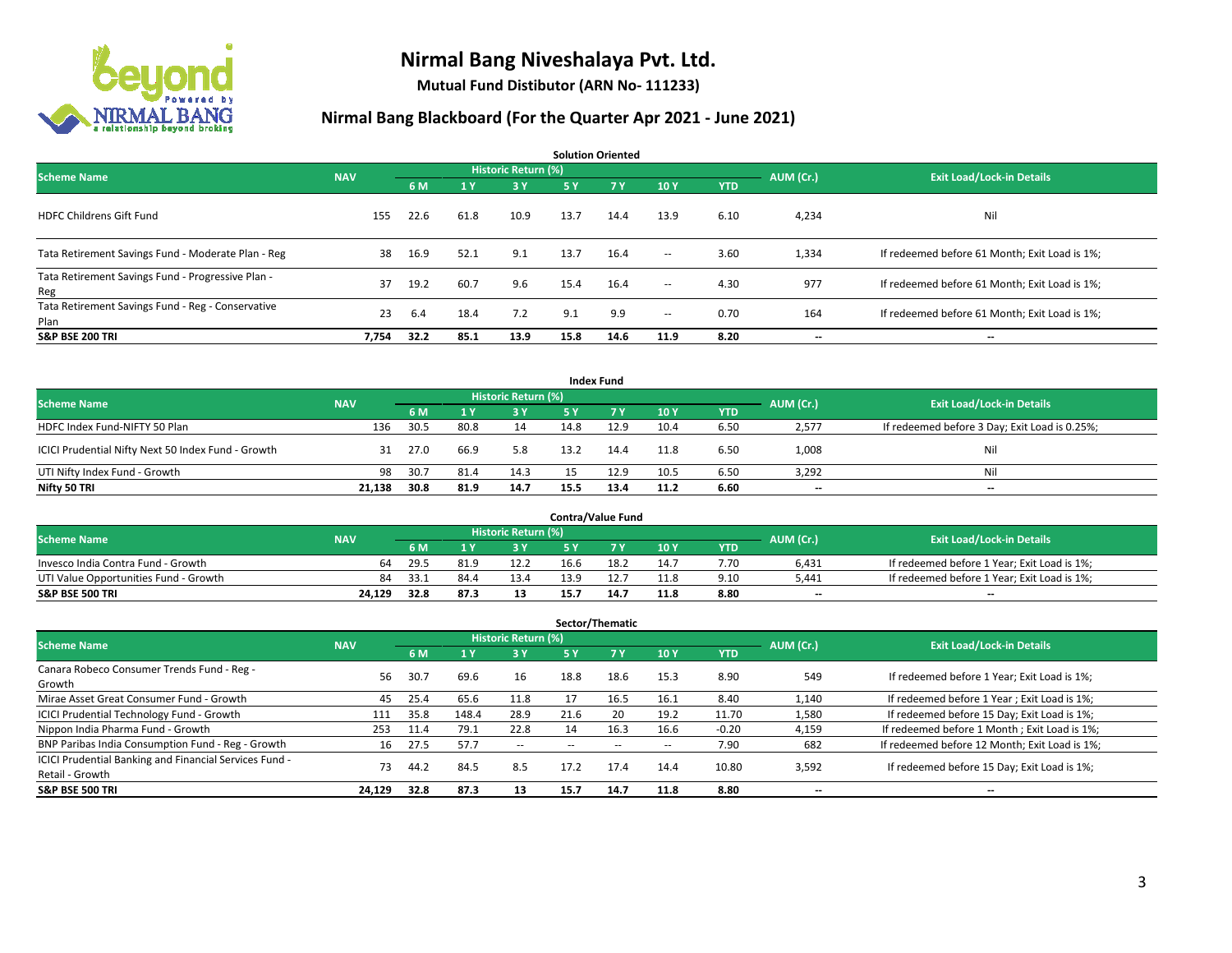

**Mutual Fund Distibutor (ARN No- 111233)**

| <b>Dynamic Asset Allocation Funds</b>                      |            |      |      |                            |               |        |                          |            |           |                                               |  |  |  |
|------------------------------------------------------------|------------|------|------|----------------------------|---------------|--------|--------------------------|------------|-----------|-----------------------------------------------|--|--|--|
| <b>Scheme Name</b>                                         | <b>NAV</b> |      |      | <b>Historic Return (%)</b> |               |        |                          |            | AUM (Cr.) | <b>Exit Load/Lock-in Details</b>              |  |  |  |
|                                                            |            | 6 M  |      | 3 Y                        | 5 Y           | 7 Y    | 10 Y                     | <b>YTD</b> |           |                                               |  |  |  |
| ICICI Prudential Balanced Advantage Fund - Reg -<br>Growth | 44         | 16.6 | 49.7 | 10.1                       | 11.6          | 12.1   | 12.3                     | 4.40       | 29,912    | If redeemed before 1 Year; Exit Load is 1%;   |  |  |  |
| Nippon India Balanced Advantage Fund - Growth              | 110        | 17.6 | 41.9 | 9.7                        | 12.2          | 12.2   | 10.5                     | 4.80       | 3,081     | If redeemed before 12 Month; Exit Load is 1%; |  |  |  |
| Edelweiss Balanced Advantage Fund - Growth                 | 32         | 18.9 | 45.1 | 12.7                       | 11.8          | 12.5   | 10.9                     | 4.80       | 2,940     | If redeemed before 365 Day; Exit Load is 1%;  |  |  |  |
| Kotak Balanced Advantage Fund - Reg - Growth               | 13         | 12.4 | 46.4 | $\sim$ $-$                 | $\sim$ $\sim$ | $\sim$ | $\overline{\phantom{a}}$ | 3.50       | 7,001     | If redeemed before 1 Year; Exit Load is 1%;   |  |  |  |
| NIFTY 50 Hybrid Composite Debt 65:35 Index                 | 12.770     | 19.6 | 48.2 | 13.4                       | 13.4          | 12.3   | 10.6                     | 3.40       | $- -$     | --                                            |  |  |  |

| <b>Hybrid Aggressive</b>                        |            |      |      |                     |      |        |        |            |           |                                               |  |  |  |
|-------------------------------------------------|------------|------|------|---------------------|------|--------|--------|------------|-----------|-----------------------------------------------|--|--|--|
| <b>Scheme Name</b>                              | <b>NAV</b> |      |      | Historic Return (%) |      |        |        |            | AUM (Cr.) | <b>Exit Load/Lock-in Details</b>              |  |  |  |
|                                                 |            | 6 M  |      | 3 Y                 |      |        | 10Y    | <b>YTD</b> |           |                                               |  |  |  |
| Canara Robeco Equity Hybrid Fund - Growth       | 212        | 21.3 |      | 13.5                |      |        | 13.4   | 5.60       | 4,565     | If redeemed before 1 Year; Exit Load is 1%;   |  |  |  |
| SBI Equity Hybrid Fund - Growth                 | 174        | 24.3 | 50.2 |                     | 12.9 |        | 13.1   | 5.80       | 36.765    | If redeemed before 12 Month; Exit Load is 1%; |  |  |  |
| Mirae Asset Hybrid - Equity Fund - Reg - Growth | 19         | 23.0 |      | 12.7                | 14.2 | $\sim$ | $\sim$ | 6.30       | 4.714     | If redeemed before 1 Year; Exit Load is 1%;   |  |  |  |
| NIFTY 50 Hybrid Composite Debt 65:35 Index      | 12.770     | 19.6 | 48.2 | 13.4                | 13.4 | 12.3   | 10.6   | 3.40       | $-$       | $- -$                                         |  |  |  |

| Gold                                    |            |         |       |                     |     |  |       |          |                          |                                                                  |  |  |  |
|-----------------------------------------|------------|---------|-------|---------------------|-----|--|-------|----------|--------------------------|------------------------------------------------------------------|--|--|--|
| <b>Scheme Name</b>                      | <b>NAV</b> |         |       | Historic Return (%) |     |  |       |          | AUM (Cr.)                | <b>Exit Load/Lock-in Details</b>                                 |  |  |  |
|                                         |            | 6 M     |       | 3 Y                 | 5 ٧ |  | 10Y   | YTD      |                          |                                                                  |  |  |  |
| <b>HDFC Gold Fund - Growth</b>          | 14         | $-11.2$ |       | 12.4                | 8.2 |  | $\!-$ | $-10.70$ | 1,082                    | If redeemed before 6 Months; Exit Load is 2%; If redeemed bet. 6 |  |  |  |
|                                         |            |         |       |                     |     |  |       |          |                          | Months to 12 Months; Exit Load is 1%;                            |  |  |  |
| Kotak Gold Fund - Reg - Growth          | 18         | $-12.2$ | -3.t  | 12.4                |     |  | 6.2   | $-11.60$ | 808                      | If redeemed before 1 Year; Exit Load is 1%;                      |  |  |  |
| Nippon India Gold Savings Fund - Growth | 18         | $-11.5$ | q     | 12.1                | ہ 7 |  | 6.2   | $-10.70$ | 1,275                    | If redeemed before 15 Day; Exit Load is 1%;                      |  |  |  |
| <b>Prices of Gold</b>                   | 44.741     | $-11.0$ | $- -$ | 13.7                |     |  |       | $-10.50$ | $\overline{\phantom{a}}$ | --                                                               |  |  |  |

| Arbitrage Fund                             |            |    |     |     |                     |  |     |        |            |           |                                                 |  |  |
|--------------------------------------------|------------|----|-----|-----|---------------------|--|-----|--------|------------|-----------|-------------------------------------------------|--|--|
| <b>Scheme Name</b>                         | <b>NAV</b> |    |     |     | Historic Return (%) |  |     |        |            | AUM (Cr.) | <b>Exit Load/Lock-in Details</b>                |  |  |
|                                            |            |    | 1 M | 3 M | 6 M                 |  |     | 3 Y    | <b>YTD</b> |           |                                                 |  |  |
| IDFC Arbitrage Fund - Reg - Growth         |            | 26 | 4.b |     | 3.3                 |  |     |        | 3.00       | 6,965     | If redeemed before 1 Month; Exit Load is 0.25%; |  |  |
| Kotak Equity Arbitrage Fund - Reg - Growth |            | 29 | 4.9 |     | 3.6                 |  | 4.9 | 5.3    | 3.50       | 16,362    | If redeemed before 30 Day; Exit Load is 0.25%;  |  |  |
| Tata Arbitrage Fund - Reg - Growth         |            |    | 5.2 |     | 3.6                 |  | 5.3 | $\sim$ | 3.20       | 4,071     | If redeemed before 30 Day; Exit Load is 0.25%;  |  |  |
| Nippon India Arbitrage Fund - Growth       |            |    |     |     | 3.4                 |  | 4.9 |        | 3.10       | 9,936     | If redeemed before 1 Month; Exit Load is 0.25%; |  |  |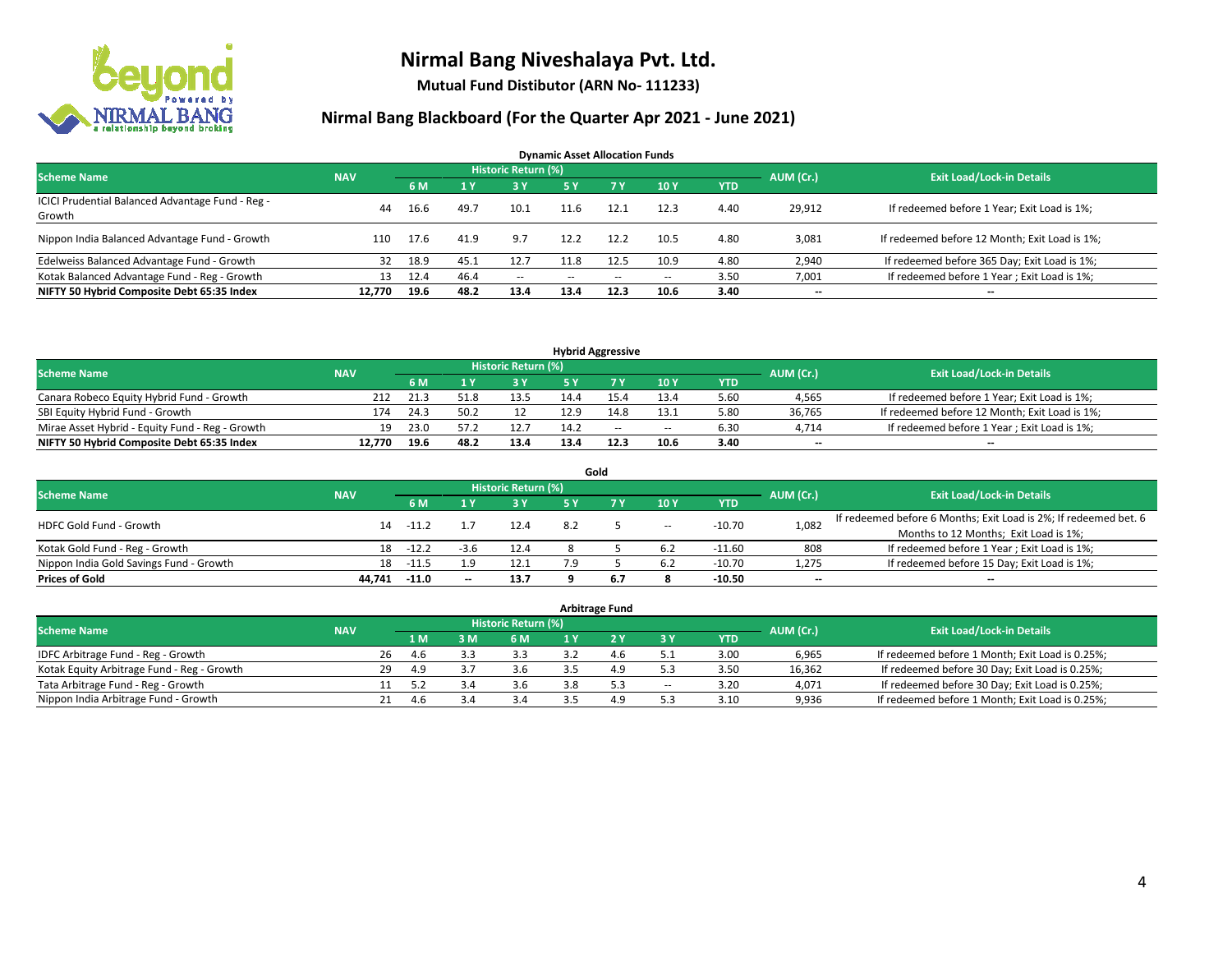

**Mutual Fund Distibutor (ARN No- 111233)**

| <b>Overnight Fund</b>                          |            |      |     |                            |     |     |                          |                          |                          |                                  |  |  |  |
|------------------------------------------------|------------|------|-----|----------------------------|-----|-----|--------------------------|--------------------------|--------------------------|----------------------------------|--|--|--|
| <b>Scheme Name</b>                             | <b>NAV</b> |      |     | <b>Historic Return (%)</b> |     |     | <b>YTM</b>               | Avg                      | AUM (Cr.)                | <b>Exit Load/Lock-in Details</b> |  |  |  |
|                                                |            | 71 W | 2 W | 1 M                        | 3 M | 1Y  |                          | <b>Maturity</b>          |                          |                                  |  |  |  |
| IDFC Overnight Fund - Reg - Growth             | 1,095      | 3.1  |     | 21                         | 2.9 | 2.9 | 3.21                     | 0.00                     | 1,446                    | Nil                              |  |  |  |
| Tata Overnight Fund - Reg - Growth             | 1,084      | 3.2  |     | 3.1                        |     |     | 3.24                     | 0.01                     | 1,146                    | Nil                              |  |  |  |
| SBI Overnight Fund - Growth                    | 3,320      | 3.1  |     | 3.1                        |     | 2.9 | 3.24                     | 0.00                     | 10,802                   | Nil                              |  |  |  |
| ICICI Prudential Overnight Fund - Reg - Growth | 111        | 3.2  |     |                            | 2.9 | 2.9 | 3.23                     |                          | 10,066                   | Nil                              |  |  |  |
| Nippon India Overnight Fund - Reg - Growth     | 110        | -3.1 |     | 21                         | 2.9 |     | 3.21                     | 0.00                     | 4,748                    | Nil                              |  |  |  |
| <b>CRISIL Liquid Fund Index</b>                | $- -$      | 3.7  |     | 3.6                        | 3.5 | 4.1 | $\overline{\phantom{a}}$ | $\overline{\phantom{a}}$ | $\overline{\phantom{a}}$ | $-$                              |  |  |  |

| <b>Liauid Funds</b>                              |            |     |            |                     |     |     |                          |                          |           |                                  |  |  |  |
|--------------------------------------------------|------------|-----|------------|---------------------|-----|-----|--------------------------|--------------------------|-----------|----------------------------------|--|--|--|
| <b>Scheme Name</b>                               | <b>NAV</b> |     |            | Historic Return (%) |     |     | <b>YTM</b>               | Avg                      | AUM (Cr.) | <b>Exit Load/Lock-in Details</b> |  |  |  |
|                                                  |            | 1 W | <b>2 W</b> | 1 M                 | зM  |     |                          | <b>Maturity</b>          |           |                                  |  |  |  |
| Aditya Birla Sun Life Liquid Fund - Reg - Growth | 329        | 3.6 |            | 3.3                 |     |     | 3.34                     | 0.08                     | 33,604    | *Ref Footnote                    |  |  |  |
| ICICI Prudential Liquid Fund - Reg - Growth      | 303        | 3.6 |            | 3.3                 |     |     | 3.37                     | 0.10                     | 42,470    | *Ref Footnote                    |  |  |  |
| Kotak Liquid Fund - Reg - Growth                 | 4,141      | 3.8 | ıο         | 3.4                 |     |     | 3.28                     | 0.07                     | 27,602    | *Ref Footnote                    |  |  |  |
| Nippon India Liquid Fund - Growth                | 4,998      | 3.5 |            | 3.3                 |     |     | 3.25                     | 0.07                     | 23,879    | *Ref Footnote                    |  |  |  |
| Mahindra Manulife Liquid Fund - Reg - Growth     | 1,329      | 3.7 | 3.8        | 3.4                 |     | s.b | 3.32                     | 0.05                     | 1,462     | *Ref Footnote                    |  |  |  |
| <b>CRISIL Liquid Fund Index</b>                  | $- -$      | 3.7 |            | 3.6                 | 3.5 | 4.1 | $\overline{\phantom{a}}$ | $\overline{\phantom{a}}$ | $- -$     | $\overline{\phantom{a}}$         |  |  |  |

| <b>Ultra Short Fund</b>                                                                                                              |       |      |     |     |     |       |                          |                          |        |     |  |  |  |  |
|--------------------------------------------------------------------------------------------------------------------------------------|-------|------|-----|-----|-----|-------|--------------------------|--------------------------|--------|-----|--|--|--|--|
| <b>Historic Return (%)</b><br>Avg<br><b>Exit Load/Lock-in Details</b><br>AUM (Cr.)<br><b>Scheme Name</b><br><b>NAV</b><br><b>YTM</b> |       |      |     |     |     |       |                          |                          |        |     |  |  |  |  |
|                                                                                                                                      |       | 1 M  | з м | 6 M | 1 Y | $-3V$ |                          | <b>Maturity</b>          |        |     |  |  |  |  |
| HDFC Ultra Short Term Fund - Reg - Growth                                                                                            | 12    | 4.8  | 3.5 |     | 5.7 | $- -$ | 3.92                     | 0.42                     | 18,426 | Nil |  |  |  |  |
| ICICI Prudential Ultra Short Term Fund - Growth                                                                                      | 22    | 4.8  |     | 4.6 | 5.9 |       | 4.91                     | 0.43                     | 8,853  | Ni  |  |  |  |  |
| UTI Ultra Short Term Fund - Growth                                                                                                   | 3,259 | 3.7  | 3.3 |     |     | 4.8   | 4.08                     | 0.34                     | 2,402  | Ni  |  |  |  |  |
| Aditya Birla Sun Life Savings Fund - Reg - Growth                                                                                    | 423   | -5.5 | 3.4 | 4.4 | 6.3 | 7.3   | 4.19                     | 0.52                     | 17,086 | Nil |  |  |  |  |
| <b>NIFTY Ultra Short Duration Debt Index</b>                                                                                         | 4.259 | 4.1  |     | 3.9 | 4.9 | 6.8   | $\overline{\phantom{a}}$ | $\overline{\phantom{a}}$ | $- -$  | $-$ |  |  |  |  |

| <b>Money Market Fund</b>                         |                          |                |                |                            |     |                          |                          |                          |           |                                               |  |  |  |  |
|--------------------------------------------------|--------------------------|----------------|----------------|----------------------------|-----|--------------------------|--------------------------|--------------------------|-----------|-----------------------------------------------|--|--|--|--|
| <b>Scheme Name</b>                               | <b>NAV</b>               |                |                | <b>Historic Return (%)</b> |     |                          | <b>YTM</b>               | Avg                      | AUM (Cr.) | <b>Exit Load/Lock-in Details</b>              |  |  |  |  |
|                                                  |                          | 1 <sub>M</sub> | 3 <sub>M</sub> | 6 M                        | 1 Y | $Z_3V$                   |                          | <b>Maturity</b>          |           |                                               |  |  |  |  |
| Aditya Birla Sun Life Money Manager Fund - Reg - | 285                      | 4.9            | 3.8            | 4.1                        | 5.9 |                          | 3.8                      | 0.33                     | 11,983    | Nil                                           |  |  |  |  |
| Growth                                           |                          |                |                |                            |     |                          |                          |                          |           |                                               |  |  |  |  |
| SBI Savings Fund - Growth                        | 33                       | 4.3            | 3.4            | 3.6                        |     |                          | 3.73                     | 0.22                     | 22,442    | If redeemed before 3 Days; Exit Load is 0.1%; |  |  |  |  |
| HDFC Money Market Fund - Growth                  | 4,419                    | 5.1            |                | 3.9                        | 5 Q |                          | 3.75                     | 0.35                     | 10,914    | Nil                                           |  |  |  |  |
| Tata Money Market Fund - Reg - Growth            | 3,640                    | 5.4            |                | 4.1                        |     | 4.5                      | 3.68                     | 0.39                     | 2,402     | Nil                                           |  |  |  |  |
| <b>CRISIL Liquid Fund Index</b>                  | $\overline{\phantom{a}}$ | 3.6            | 3.5            | 3.6                        | 4.1 | $\overline{\phantom{a}}$ | $\overline{\phantom{a}}$ | $\overline{\phantom{a}}$ | $- -$     | $\overline{\phantom{a}}$                      |  |  |  |  |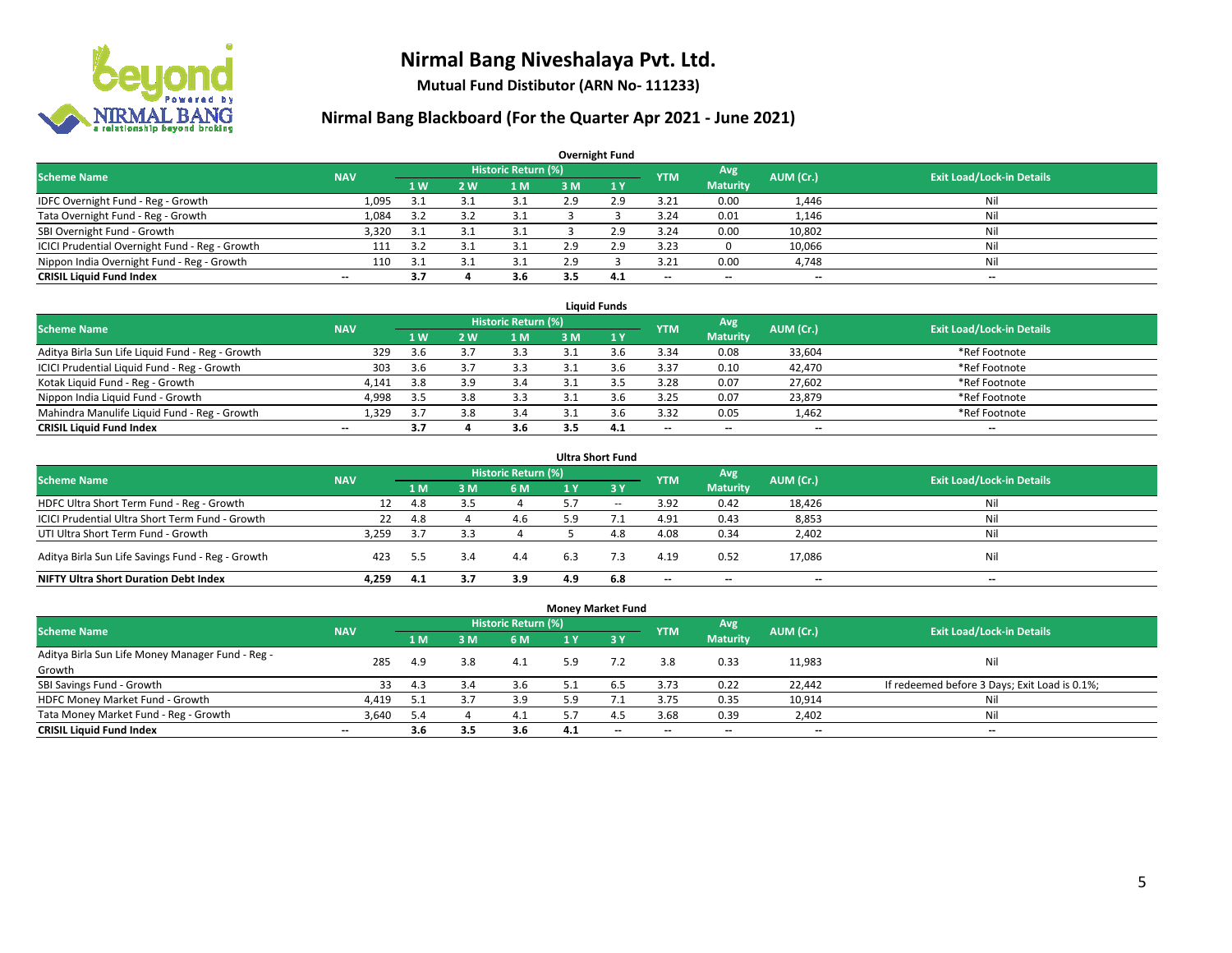

**Mutual Fund Distibutor (ARN No- 111233)**

| <b>Short Term Fund</b>                    |            |    |      |     |                            |     |     |            |                 |           |                                  |  |  |
|-------------------------------------------|------------|----|------|-----|----------------------------|-----|-----|------------|-----------------|-----------|----------------------------------|--|--|
| <b>Scheme Name</b>                        | <b>NAV</b> |    |      |     | <b>Historic Return (%)</b> |     |     | <b>YTM</b> | Avg             | AUM (Cr.) | <b>Exit Load/Lock-in Details</b> |  |  |
|                                           |            |    | 1 M. | 3 M | 6 M                        | 1 V |     |            | <b>Maturity</b> |           |                                  |  |  |
| HDFC Short Term Debt Fund - Growth        |            | 25 | 7.6  |     |                            | 8.5 | 8.6 | 5.62       | 3.01            | 17,398    | Nil                              |  |  |
| Nippon India Short Term Fund - Growth     |            | 41 | 10.4 |     |                            |     |     | 5.61       | 2.34            | 8,565     | Nil                              |  |  |
| ICICI Prudential Short Term Fund - Growth |            | 46 | 6.3  |     | 5.6                        | 8.8 |     | 5.11       | 2.40            | 23.715    | Nil                              |  |  |

| <b>Low Duration Fund</b>                     |            |     |  |                       |     |  |            |                 |           |                                  |  |  |  |
|----------------------------------------------|------------|-----|--|-----------------------|-----|--|------------|-----------------|-----------|----------------------------------|--|--|--|
| <b>Scheme Name</b>                           | <b>NAV</b> |     |  | Historic Return (%)   |     |  | <b>YTM</b> | Avg             | AUM (Cr.) | <b>Exit Load/Lock-in Details</b> |  |  |  |
|                                              |            | 1 M |  | 6 M                   |     |  |            | <b>Maturity</b> |           |                                  |  |  |  |
| <b>HDFC Low Duration Fund - Growth</b>       | 45         |     |  |                       |     |  | 4.75       | 1.91            | 25,094    | Nil                              |  |  |  |
| ICICI Prudential Savings Fund - Reg - Growth | 416        | 0.6 |  |                       |     |  | 4.46       | 2.22            | 28,464    | Nil                              |  |  |  |
| Kotak Low Duration Fund - Std - Growth       | 2.628      | 44  |  | $\overline{a}$<br>4.⊥ | 6.6 |  | 4.58       | 1.23            | 13.761    | Nil                              |  |  |  |

| <b>Banking &amp; PSU Bond Funds</b>                 |            |    |      |        |                     |  |        |            |                 |           |                                  |  |  |
|-----------------------------------------------------|------------|----|------|--------|---------------------|--|--------|------------|-----------------|-----------|----------------------------------|--|--|
| <b>Scheme Name</b>                                  | <b>NAV</b> |    |      |        | Historic Return (%) |  |        | <b>YTM</b> | Avg             | AUM (Cr.) | <b>Exit Load/Lock-in Details</b> |  |  |
|                                                     |            |    | 1 M  | ۱M     | 6 M                 |  |        |            | <b>Maturity</b> |           |                                  |  |  |
| HDFC Banking and PSU Debt Fund - Reg - Growth       |            | 18 |      |        | 5.2                 |  |        | 5.60       | 3.13            | 10,364    | Nil                              |  |  |
| Tata Banking & PSU Debt Fund - Reg - Growth         |            |    | 5.4  | - 1    |                     |  | $\sim$ | 5.54       | 3.49            | 686       | Nil                              |  |  |
| Kotak Banking and PSU Debt Fund - Reg - Growth      |            | 50 | 6.3  | $-0.9$ | 4.7                 |  | 8.6    | 5.54       | 3.46            | 10.841    | Nil                              |  |  |
| Nippon India Banking & PSU Debt Fund - Reg - Growth |            | 16 | 12.1 | 0.6    |                     |  |        | 5.27       | 3.24            | 7,208     | Nil                              |  |  |

| <b>Corporate Bond Funds</b>                         |            |    |      |        |                            |     |                          |            |                 |           |                                  |  |  |
|-----------------------------------------------------|------------|----|------|--------|----------------------------|-----|--------------------------|------------|-----------------|-----------|----------------------------------|--|--|
| <b>Scheme Name</b>                                  | <b>NAV</b> |    |      |        | <b>Historic Return (%)</b> |     |                          | <b>YTM</b> | Avg             | AUM (Cr.) | <b>Exit Load/Lock-in Details</b> |  |  |
|                                                     |            |    | 1 M  | : M    | 6 M                        |     | <b>RY</b>                |            | <b>Maturity</b> |           |                                  |  |  |
| ICICI Prudential Corporate Bond Fund - Reg - Growth |            | 23 | -8.1 |        |                            | 8.9 | 8.4                      | 4.94       | 2.97            | 19,676    | Nil                              |  |  |
| IDFC Corporate Bond Fund - Reg - Growth             |            | 15 | 10.9 | $-0.4$ |                            |     | 8.1                      | 5.56       | 2.98            | 22,810    | Nil                              |  |  |
| HDFC Corporate Bond Fund - Growth                   |            | 25 | 10.6 | $-0.4$ | 5.5                        | 8.8 | 8.8                      | 5.61       | 4.26            | 29,251    | Nil                              |  |  |
| UTI Corporate Bond Fund - Reg - Growth              |            |    | 9.5  | 0.1    |                            | 8.1 | $\overline{\phantom{a}}$ | 5.25       | 2.11            | 3,470     | Nil                              |  |  |

| <b>Credit Risk Fund</b>                           |            |    |                            |     |      |     |       |            |                 |           |                                                                       |
|---------------------------------------------------|------------|----|----------------------------|-----|------|-----|-------|------------|-----------------|-----------|-----------------------------------------------------------------------|
| <b>Scheme Name</b>                                | <b>NAV</b> |    | <b>Historic Return (%)</b> |     |      |     |       |            | Avg             | AUM (Cr.) | <b>Exit Load/Lock-in Details</b>                                      |
|                                                   |            |    | 1 M                        | 8 M | 6 M  | 1 Y | $-3V$ | <b>YTM</b> | <b>Maturity</b> |           |                                                                       |
| <b>ICICI Prudential Credit Risk Fund - Growth</b> |            | 24 | 7.8                        | 3.9 | 7.4  | 8.5 | 8.3   | 7.54       | 1.85            | 7,117     | If redeemed before 1 Year; Exit Load is 1%;                           |
| HDFC Credit Risk Debt Fund - Reg - Growth         |            | 18 |                            |     | 10.2 | 9.4 |       | 7.94       | 2.44            | 6,996     | If redeemed before 12 Month; Exit Load is 1%; If redeemed bet. 12     |
|                                                   |            |    | -8.1                       | 4.7 |      |     |       |            |                 |           | Month to 18 Month; Exit Load is 0.5%;                                 |
| SBI Credit Risk Fund - Growth                     |            |    |                            |     |      |     |       |            |                 |           | If redeemed before 12 Month; Exit Load is 3%; If redeemed bet. 12     |
|                                                   |            | 34 | 7.0                        |     | 6.8  |     |       | 6.96       | 1.75            |           | 3,589 Month to 24 Month; Exit Load is 1.5%; If redeemed bet. 24 Month |
|                                                   |            |    |                            |     |      |     |       |            |                 |           | to 36 Month; Exit Load is 0.75%;                                      |